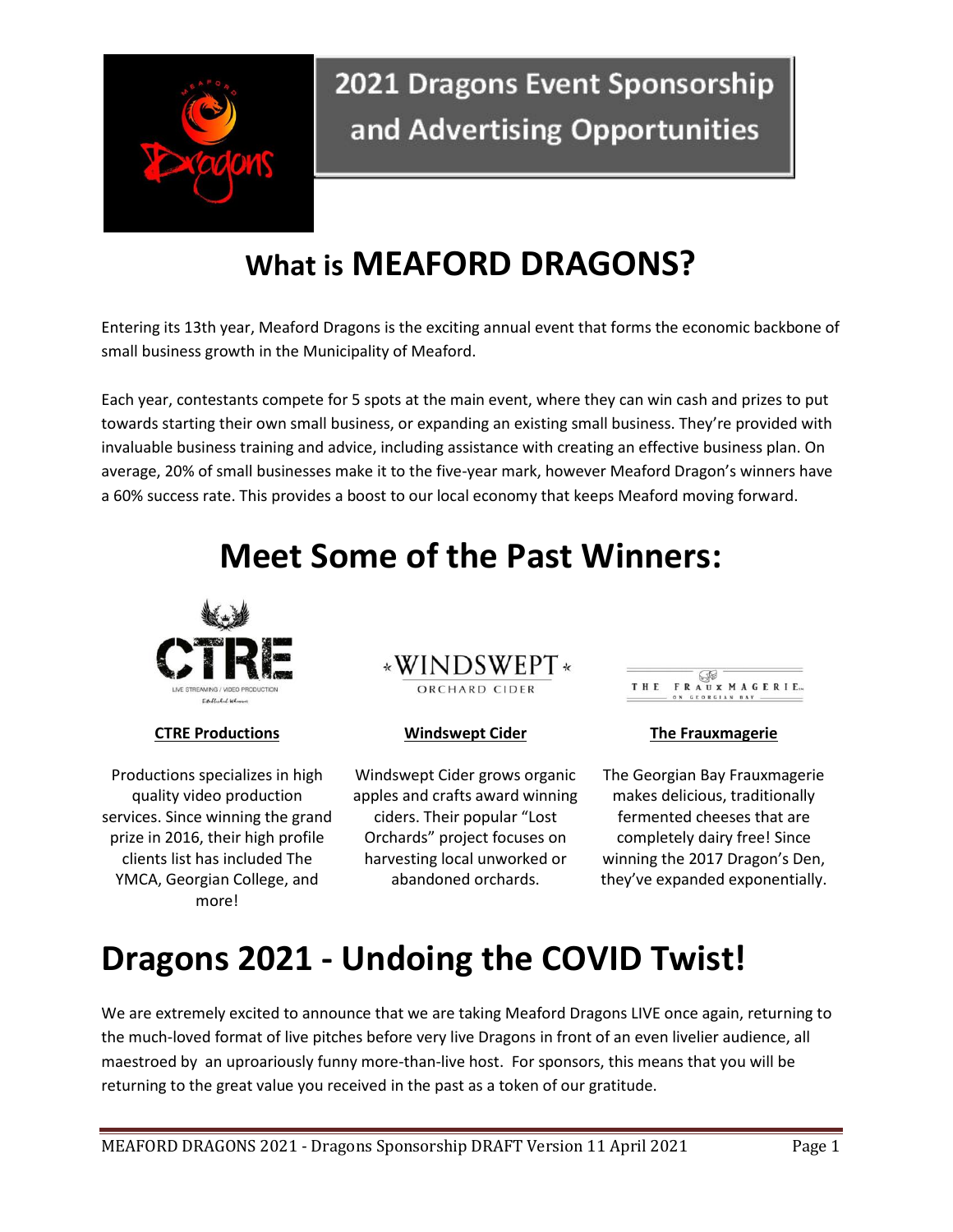

# **Become a Meaford Dragon**

Are you an experienced business owner or professional who is interested in becoming one of the Meaford Dragons? Be a part of our stage production as an individual, and help budding entrepreneurs achieve their dreams! As a Meaford Dragon, you will provide financial support, as well as your business expertise, directly to our contestants. Your business will also benefit from maximum visibility at the event, and in all marketing material. There are two ways to participate as a dragon:

# **Corporate Dragon**

- High profile participation as a "dragon" on-stage, and during the Champagne Reception
- Exclusivity in your business category
- 4 Complementary tickets to the event, including access to the Champagne Reception
- On-stage acknowledgement throughout the event from the host
- Full-screen "dragon" bio with business logo displayed on-stage during the event
- A double page spread in the official Meaford Dragon's Event Program
- Identified on the official promotional poster
- Biography, logo and photo displayed on the Meaford Chamber of Commerce website

#### Total Investment: \$2750

# **Dragon**

- High profile participation as a "dragon" on-stage, and during the Champagne Reception
- 2 Complementary tickets to the event, including access to the Champagne Reception
- On-stage acknowledgement throughout the event from the host
- Full-screen "dragon" bio with business logo displayed on-stage during the event
- A biography in the official Meaford Dragon's Event Program
- Identified on the official promotional poster
- Biography, logo and photo displayed on the Meaford Chamber of Commerce website
- Biography, logo and photo posted on Social Media
- An appreciation feature to a Social Media audience of over 4,000 local followers

#### Total Investment: \$1750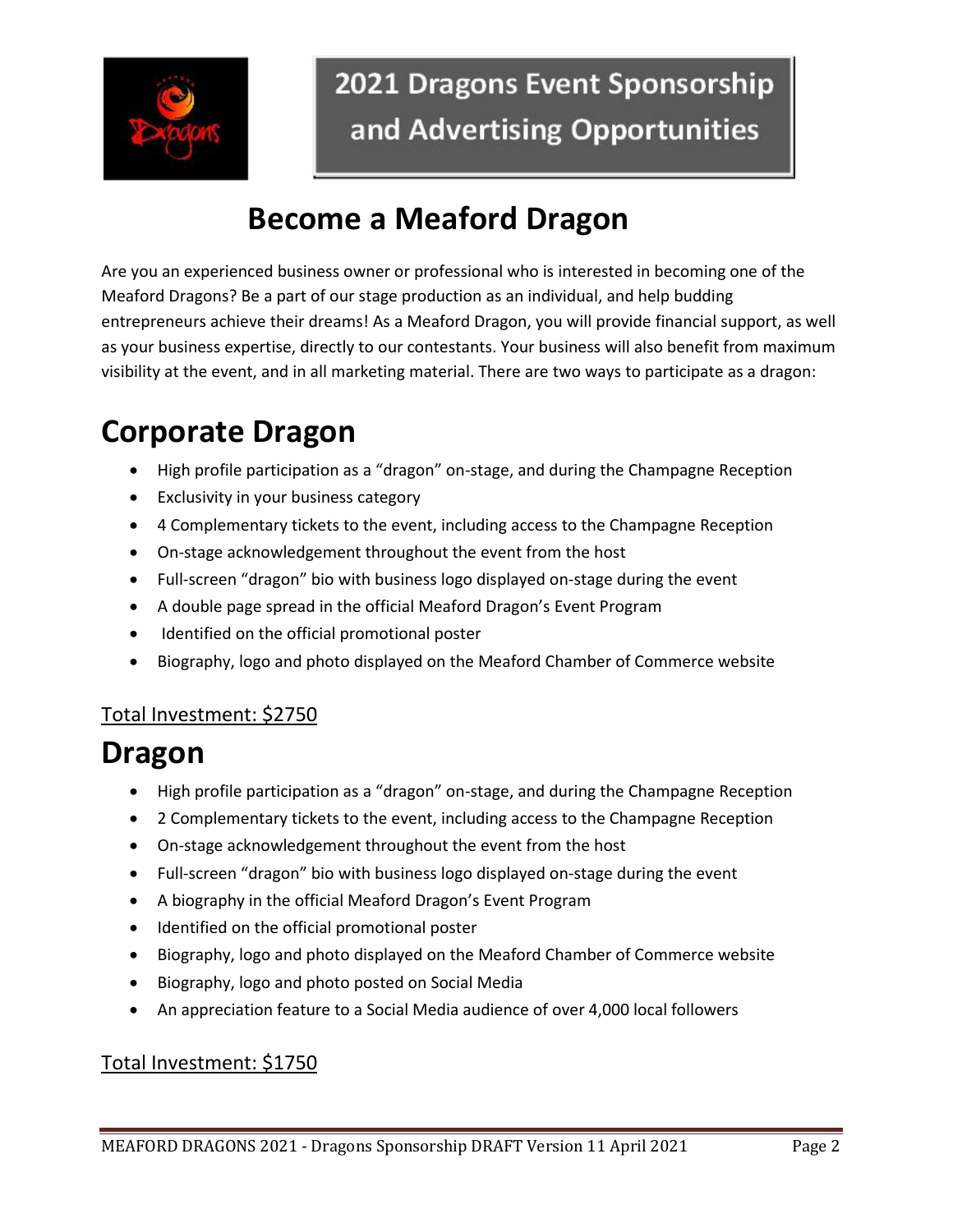

### **Corporate Sponsorship Opportunities**

The Meaford Dragon's Event relies on donations from the business community to be successful. Every dollar donated is an investment in our local economy, and is also an opportunity to show your support for Meaford's budding entrepreneurs. Donations are rewarded with generous exposure opportunities, at varying levels:

### **Principal Sponsor**

- Exclusivity in your business category
- 4 Complementary tickets to the event, including access to the Champagne Reception
- On-stage acknowledgement during the event from the host
- Full-screen business logo displayed on-stage during the event
- Double page logo and advertisement inside of the official Meaford Dragon's Event Program
- Identified as a sponsor on the official promotional poster
- Prominent Logo placement on the Dragon's Event Meaford webpage
- Logo placement on Dragon's Event Meaford webpage
- An appreciation feature to a Social Media audience of over 4,000 local followers

Total Investment: \$3000+

### **Corporate Sponsor**

- Exclusivity in your business category
- 2 Complementary tickets to the event, including access to the Champagne Reception
- Large scale business logo displayed on-stage during the event
- Half page business logo and profile in the official Meaford Dragon's Event Program
- Logo placement on Dragon's Event Meaford webpage
- An appreciation feature to a Social Media audience of over 4,000 local followers

Total Investment: \$1500+

#### **Event Sponsor**

- On-screen logo displayed during event
- Logo displayed in the official Meaford Dragon's Event Program
- Logo placement on Dragon's Event Meaford webpage

#### Total Investment: \$500+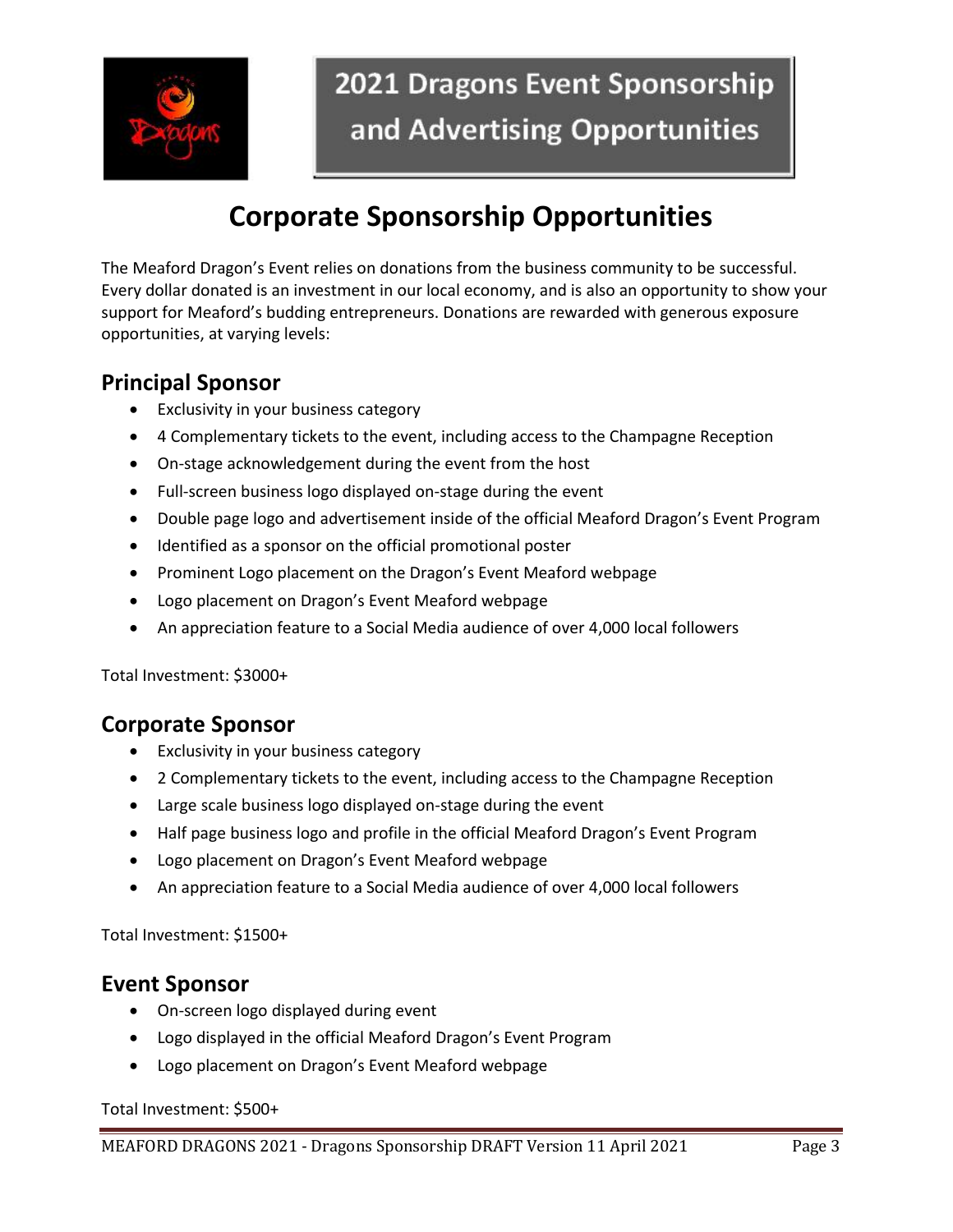

### **Prize Sponsorship Opportunities**

Prize sponsorships are an important part of the success of this event. Both cash and in-kind donations are greatly appreciated. In-kind donations can include website design, graphic design, mentoring, loans, gift certificates for business related services, and more. There are three options for prize sponsorship:

### **Cash Prize Sponsor**

A cash sponsor donates money to be used towards prizes. This prize money is used for event winners to invest into their new business, and is a crucial part of the overall success of the event. As a cash sponsor, you will receive:

- 2 Complementary tickets to the event, including access to the Champagne Reception
- On-screen logo displayed on-stage during event
- Logo displayed in the official Meaford Dragon's Event Program
- Logo placement on Dragon's Event Meaford webpage
- An appreciation feature to a Social Media audience of over 4,000 local followers

#### Total Investment: \$1000+

### **Major In-Kind Prize Sponsor**

In-Kind sponsors donate goods or services that help new businesses achieve their goals. This could include things such as tax preparation, mentoring, office furniture, and more. As an in-kind sponsor, you will receive:

- 2 Complementary tickets to the event, including access to the Champagne Reception
- On-screen logo displayed on-stage during event
- Logo displayed in the official Meaford Dragon's Event Program
- Logo placement on Dragon's Event Meaford webpage
- An appreciation feature to a Social Media audience of over 4,000 local followers

Total Investment Prize Value: \$1,700+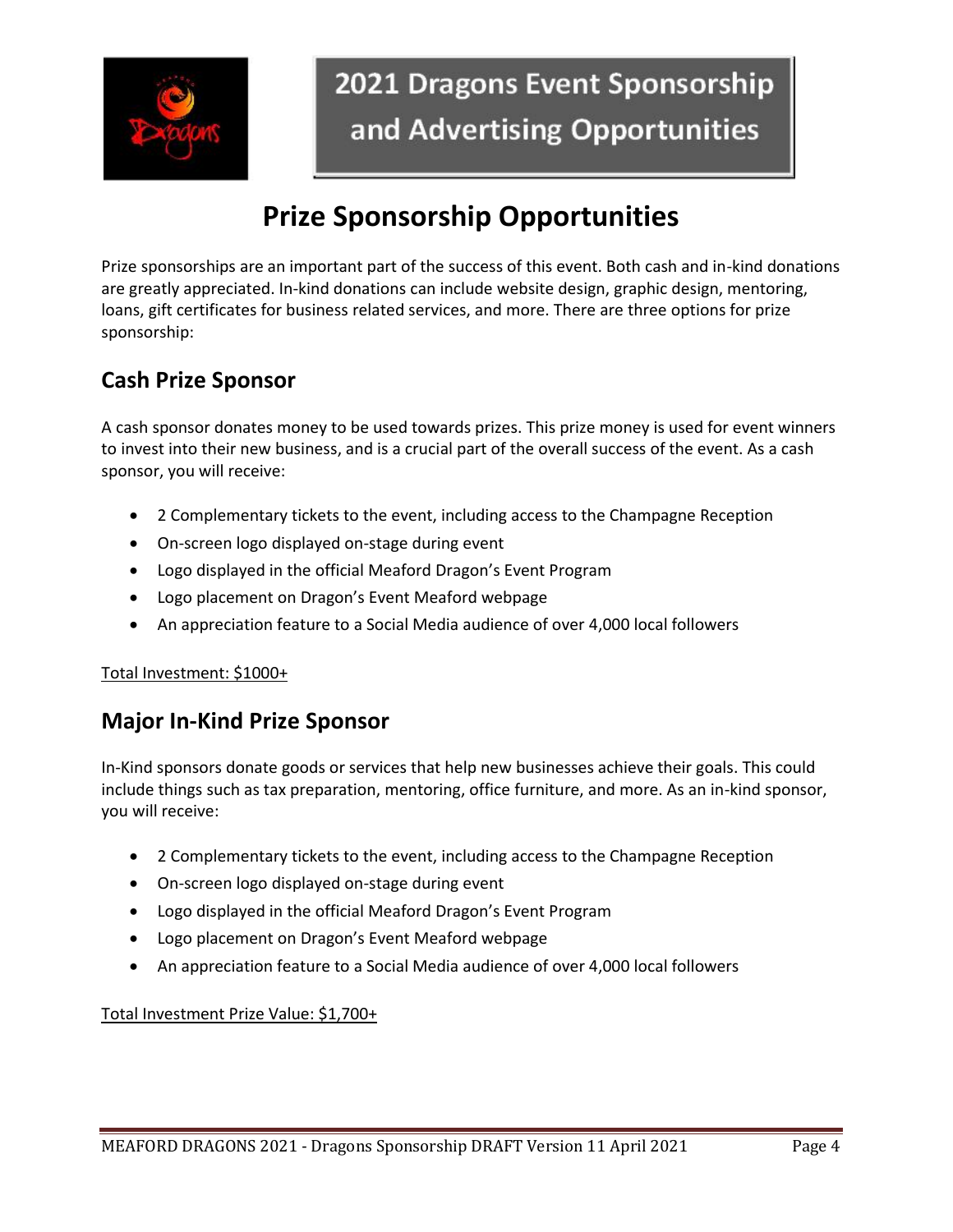

### **In-Kind Prize Sponsor**

Just like for Major In-kind Prize Sponsors, but where the value of the prize is worth less than \$1,700.

- On-screen logo displayed on-stage during event
- Logo displayed in the official Meaford Dragon's Event Program
- Logo placement on Dragon's Event Meaford webpage

Total Investment Prize Value: \$500+

### **Media Sponsor**

Media sponsors are organizations in print and broadcasting that can offer donations of radio ads, newspaper ads, and more. This initial advertising budget can provide valuable exposure that new businesses need to get started. As a media sponsor, you will receive:

- On-screen logo displayed on-stage during event
- Logo displayed in the official Meaford Dragon's Event Program
- Logo placement on Dragon's Event Meaford webpage

Total Investment Value: \$500+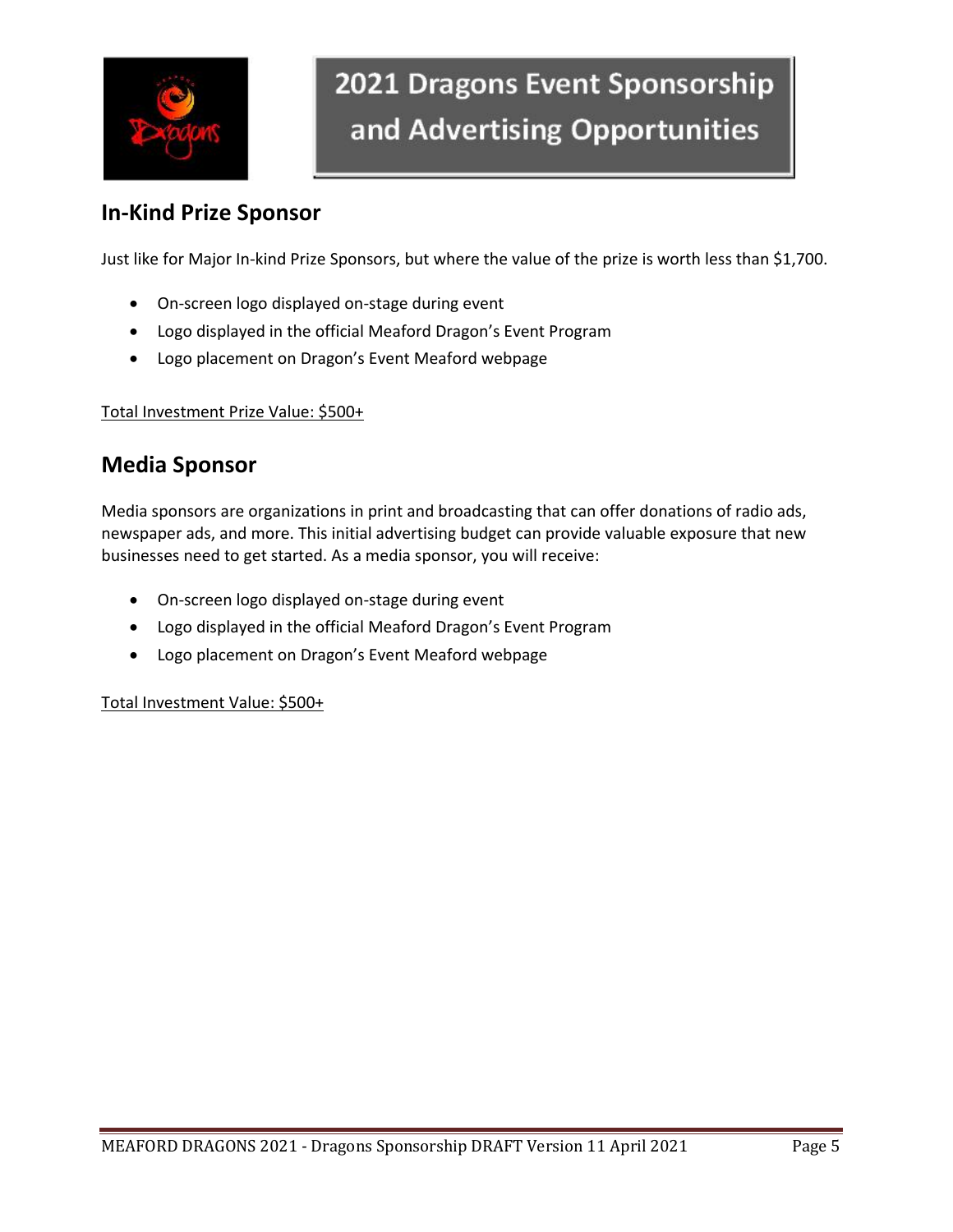

# **Advertising Opportunities**

Are you interested in advertising in the Dragon's Event program? This is an excellent opportunity to show your support for local economic development, while also creating exposure for your business or organization.

### **Business Directory**

Place an 1/8th page business card-style ad in the business directory of the event program booklet.

Total Investment: \$50 for Chamber of Commerce Members, \$100 for non-members

### **Official Program Cover Advertisement**

Get maximum exposure by placing a full-page ad on the inside front cover, inside back cover, or back cover of this year's event program. This space is available on a first-come-first-serve basis. Includes access to the Champagne Reception for two guests.

Total Investment: \$1000 for Chamber of Commerce Members, \$1,250 for non-members

### **Audience Choice Award Sponsor**

The Audience Choice Award is a very special feature of the Meaford Dragon's Event. After the contestants have presented, the audience is given the choice to choose their favourite! The winner is presented with this special award, which will be named after your business. You'll also receive a special Social Media feature to an audience of over 4,000 and a half page feature in the Meaford Dragon's Event official program. This prestigious opportunity is available on a first-come-first-serve basis.

#### Total Investment: \$500

*Please note that all advertisements should be submitted as a high-resolution jpeg or vector format, in full colour. For additional information, please contact:* 

Meaford Chamber of Commerce*,* 13 Nelson St. W, Meaford, Ontario, N4L 1N1 (519) 538-1640 info@meafordchamber.ca